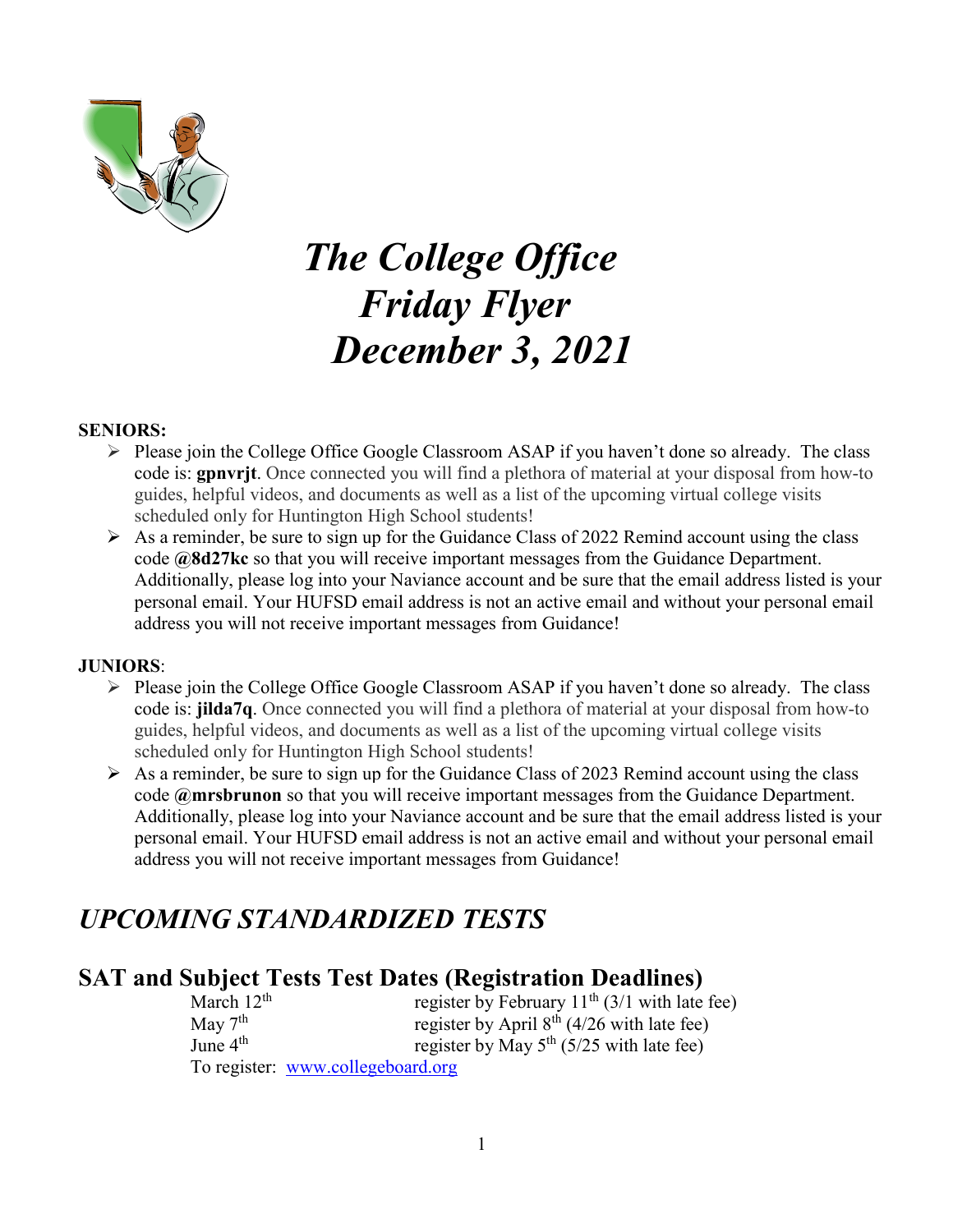# **ACT Test Dates (Registration Deadlines)**

| February $12th$                   | register by January $7th$ (1/21 with late fee)   |
|-----------------------------------|--------------------------------------------------|
| April $2nd$                       | register by February $25th$ (3/11 with late fee) |
| June $11th$                       | register by May $6^{th}$ (5/20 with late fee)    |
| July $16th$                       | register by June $17th$ (6/4 with late fee)      |
| ***No July ACT available in NY*** |                                                  |
| To register: www.actstudent.org   |                                                  |

# *Virtual College Admission Onsites*

Eligible students can apply to several colleges for **FREE**, meet with the admission counselors and receive (in most cases) immediate admission decisions. Please see Mrs. Walsh for eligibility criteria and registration.

 $\triangleright$  Suffolk County Community College, December 8<sup>th</sup> and 15<sup>th</sup>, 3-5pm

# *Virtual College Admission Representative Visits*

Seniors and Juniors with an interest in any of the following colleges are encouraged to register for the virtual admission meeting which will be hosted by the college's admission counselor. Simply log into your Naviance account and scroll through the list of colleges in the What's New section. Click on more info then register (top right corner). Once registered, you will receive a reminder email five days prior to the virtual meeting. Students who do not preregister are still permitted to attend the virtual meeting. The meeting code (via ZOOM or Google Meet depending on the college preference) will be available 15 minutes prior to the meeting and can be found on Naviance, by following the steps above.

| Date    | Start             | End               | College                  |
|---------|-------------------|-------------------|--------------------------|
| 12/6/21 | $4:00 \text{ pm}$ | $4:45 \text{ pm}$ | Nassau Community College |

# *INFORMATION SESSIONS*

#### **University of Chicago**

Virtual and In Person Information Sessions Virtual and In Person Tours For additional information visit<https://collegeadmissions.uchicago.edu/visit>

# **SUNY Plattsburgh**

Representatives visiting Bohemia, East Meadow, East Northport, Garden City and Selden To register visit<https://apply.plattsburgh.edu/portal/long-island-appointments>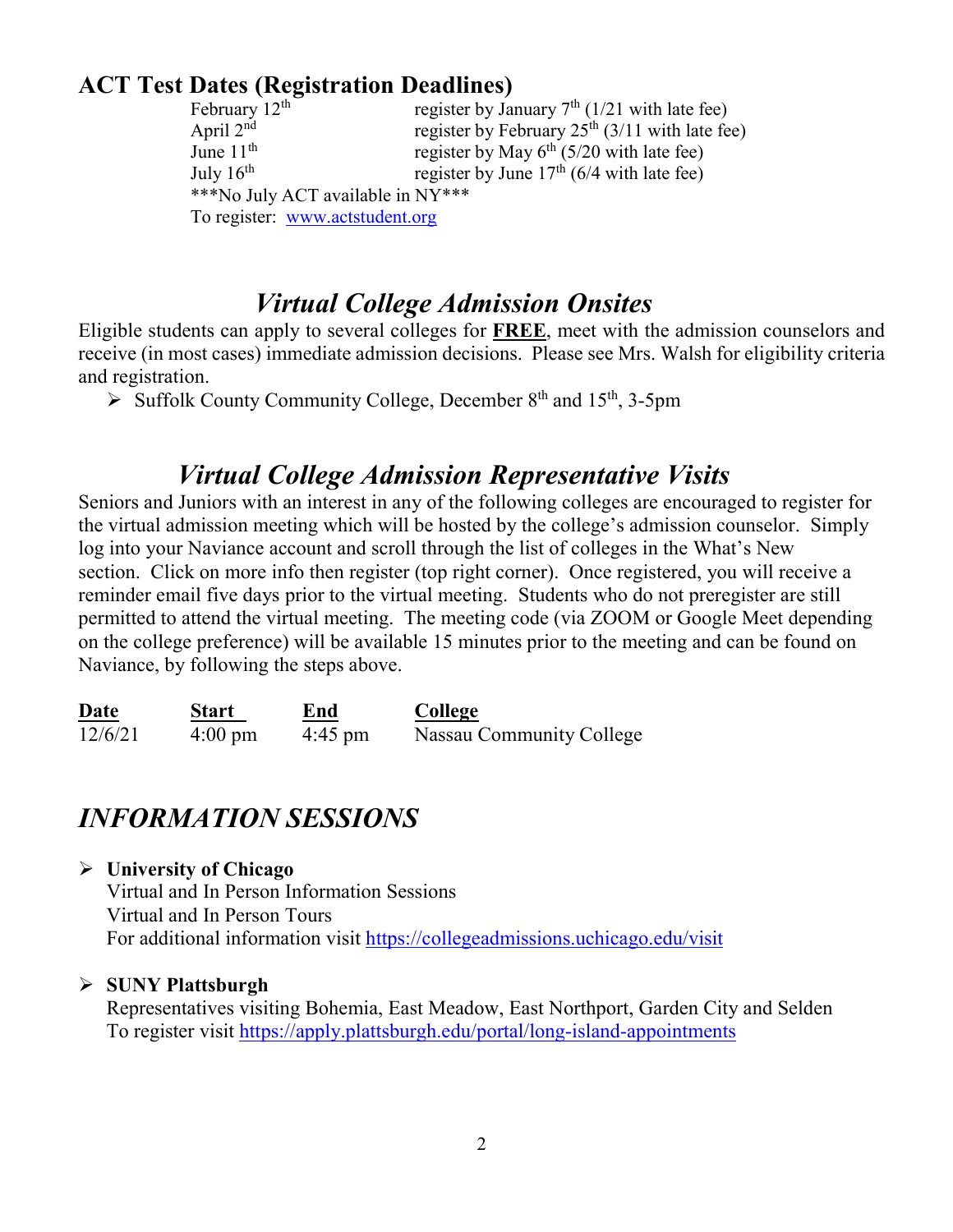### **SUNY Upstate Virtual Info Sessions**

Radiation Therapy, UltraSound, Clinical Laboratory Sciences, Respiratory Therapy, Medical Imaging/Radiology, Virtual RN, Virtual Upstate Native Pre-Admission Workshop, Physical Therapy, 3+3 Doctor of Physical Therapy, Medical School Advisement Session For dates and additional information visit<https://engage.upstate.edu/portal/virtual-events>

#### **University of Massachusetts – Boston**

Preview Days – Most Saturdays during the Fall semester and Information Sessions/Campus Tours during the week For additional information visit<https://admissions.umb.edu/freshman-students>

# **Tulane University at Nassau County Museum of Art**

Several programs offered. For additional information visit<https://admission.tulane.edu/virtual-visiting>

#### **CAHE (Center for Allied Health Education)**

Virtual Information Session Tuesday, 12/7 5:00 pm Become a licensed healthcare professional in 1-2 years. Sonography, Radiography, Radiation Therapy, Surgical Technology, EMT or Paramedic. RSVP to [https://cahe-news.com/p/2MTH-3PC/virtual-information-session](https://cahe-news.com/p/2MTH-3PC/virtual-information-session-registration?api=apiuser-2089100b4ee5%40apiconnector.com&email=bwalsh%40hufsd.edu&campname=3042365_Info%20Session%20Invite%20-%20Dec%207%202021&utm_campaign=3042365_Info%20Session%20Invite%20-%20Dec%207%202021&utm_medium=email&utm_source=New%20York%20Methodist%20Hospital%20Center%20for%20Allied%20Health%20Education&dm_i=2MTH,1T7I5,A83XMM,69IFV,1)[registration?api=apiuser-](https://cahe-news.com/p/2MTH-3PC/virtual-information-session-registration?api=apiuser-2089100b4ee5%40apiconnector.com&email=bwalsh%40hufsd.edu&campname=3042365_Info%20Session%20Invite%20-%20Dec%207%202021&utm_campaign=3042365_Info%20Session%20Invite%20-%20Dec%207%202021&utm_medium=email&utm_source=New%20York%20Methodist%20Hospital%20Center%20for%20Allied%20Health%20Education&dm_i=2MTH,1T7I5,A83XMM,69IFV,1)[2089100b4ee5%40apiconnector.com&email=bwalsh%40hufsd.edu&campname=3042365\\_Info](https://cahe-news.com/p/2MTH-3PC/virtual-information-session-registration?api=apiuser-2089100b4ee5%40apiconnector.com&email=bwalsh%40hufsd.edu&campname=3042365_Info%20Session%20Invite%20-%20Dec%207%202021&utm_campaign=3042365_Info%20Session%20Invite%20-%20Dec%207%202021&utm_medium=email&utm_source=New%20York%20Methodist%20Hospital%20Center%20for%20Allied%20Health%20Education&dm_i=2MTH,1T7I5,A83XMM,69IFV,1) [%20Session%20Invite%20-](https://cahe-news.com/p/2MTH-3PC/virtual-information-session-registration?api=apiuser-2089100b4ee5%40apiconnector.com&email=bwalsh%40hufsd.edu&campname=3042365_Info%20Session%20Invite%20-%20Dec%207%202021&utm_campaign=3042365_Info%20Session%20Invite%20-%20Dec%207%202021&utm_medium=email&utm_source=New%20York%20Methodist%20Hospital%20Center%20for%20Allied%20Health%20Education&dm_i=2MTH,1T7I5,A83XMM,69IFV,1) [%20Dec%207%202021&utm\\_campaign=3042365\\_Info%20Session%20Invite%20-](https://cahe-news.com/p/2MTH-3PC/virtual-information-session-registration?api=apiuser-2089100b4ee5%40apiconnector.com&email=bwalsh%40hufsd.edu&campname=3042365_Info%20Session%20Invite%20-%20Dec%207%202021&utm_campaign=3042365_Info%20Session%20Invite%20-%20Dec%207%202021&utm_medium=email&utm_source=New%20York%20Methodist%20Hospital%20Center%20for%20Allied%20Health%20Education&dm_i=2MTH,1T7I5,A83XMM,69IFV,1) [%20Dec%207%202021&utm\\_medium=email&utm\\_source=New%20York%20Methodist%20](https://cahe-news.com/p/2MTH-3PC/virtual-information-session-registration?api=apiuser-2089100b4ee5%40apiconnector.com&email=bwalsh%40hufsd.edu&campname=3042365_Info%20Session%20Invite%20-%20Dec%207%202021&utm_campaign=3042365_Info%20Session%20Invite%20-%20Dec%207%202021&utm_medium=email&utm_source=New%20York%20Methodist%20Hospital%20Center%20for%20Allied%20Health%20Education&dm_i=2MTH,1T7I5,A83XMM,69IFV,1) [Hospital%20Center%20for%20Allied%20Health%20Education&dm\\_i=2MTH,1T7I5,A83XM](https://cahe-news.com/p/2MTH-3PC/virtual-information-session-registration?api=apiuser-2089100b4ee5%40apiconnector.com&email=bwalsh%40hufsd.edu&campname=3042365_Info%20Session%20Invite%20-%20Dec%207%202021&utm_campaign=3042365_Info%20Session%20Invite%20-%20Dec%207%202021&utm_medium=email&utm_source=New%20York%20Methodist%20Hospital%20Center%20for%20Allied%20Health%20Education&dm_i=2MTH,1T7I5,A83XMM,69IFV,1) [M,69IFV,1](https://cahe-news.com/p/2MTH-3PC/virtual-information-session-registration?api=apiuser-2089100b4ee5%40apiconnector.com&email=bwalsh%40hufsd.edu&campname=3042365_Info%20Session%20Invite%20-%20Dec%207%202021&utm_campaign=3042365_Info%20Session%20Invite%20-%20Dec%207%202021&utm_medium=email&utm_source=New%20York%20Methodist%20Hospital%20Center%20for%20Allied%20Health%20Education&dm_i=2MTH,1T7I5,A83XMM,69IFV,1)

# *OPEN HOUSES*

# **The Cooper Union**

Irwin S. Chanin School of Architecture School of Art Albert Nerken School of Engineering Various dates and programs offered. For additional information visit [www.connect.cooper.edu/portal/cooper-events](http://www.connect.cooper.edu/portal/cooper-events)

# **SUNY Morrisville**

December 4 For additional information visit [www.morrisville.edu/open-house](http://www.morrisville.edu/open-house)

# **SUNY Delhi**

December 4 For additional information visit<https://delhi.edu/openhouse>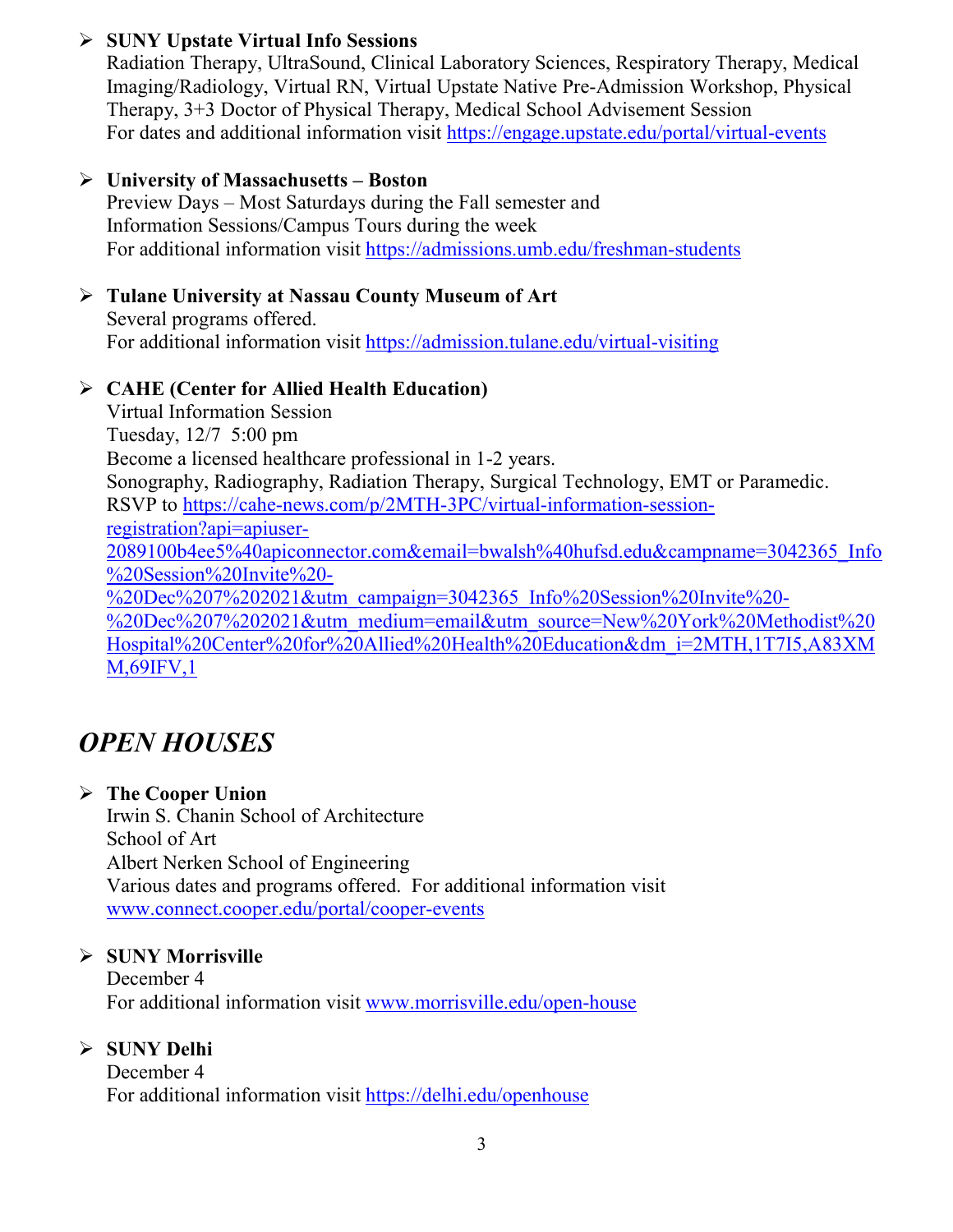# **UMass Lowell**

Virtual Exploratory Open House Wednesday, 12/8 Visit<https://go.uml.edu/register/virtual-open-house-december> to register Wednesday, 1/26 Visit<https://go.uml.edu/register/virtual-open-house-january> to register

### **St. John Fisher College**

Saturday, January 22 For additional information visit<https://go.sjfc.edu/visitfisher>

# **Niagara University**

Many open house dates and various programs available in person and on-line. For a complete listing visit [https://apply.niagara.edu/portal/admission](https://apply.niagara.edu/portal/admission-events?utm_source=slate&utm_medium=email&utm_campaign=usnews_hs_email)[events?utm\\_source=slate&utm\\_medium=email&utm\\_campaign=usnews\\_hs\\_email](https://apply.niagara.edu/portal/admission-events?utm_source=slate&utm_medium=email&utm_campaign=usnews_hs_email)

# *VIRTUAL COLLEGE CAMPUS TOURS*

- $\triangleright$  Many colleges have registered with the following websites to provide students and families with virtual campus tours. Be sure to check them out!
	- o [www.campustours.com](http://www.campustours.com/)
	- o [www.youvisit.com](http://www.youvisit.com/)
	- o [www.ecampustours.com](http://www.ecampustours.com/)

# *COLLEGE FAIRS/SPECIAL PROGRAMS*

# **The Princeton Review SAT and ACT and AP Prep and Tutoring**

SAT and ACT Tests are around the corner! Don't miss the opportunity to register for virtual prep courses through our partnership with The Princeton Review.

 \*For complete course schedules, visit [www.princetonreview.com/huntingtonhs](http://www.princetonreview.com/huntingtonhs) or call (800) 2REVIEW.

 Huntington High School students receive a 30% discount off ALL Courses, including AP, SAT and ACT courses

# **Apply To Brockport For Free**

November 22 – December 5

Begin your undergraduate application in the Common App. Submit it by December 5 and your application fee will be waived. Fill in the fee waiver form and you will be notified within 24- 48 hours when your fee has been waived. At this point complete the application and submit it. For additional information visit [www.brockport.edu/info/ug-free-application.html](http://www.brockport.edu/info/ug-free-application.html)

# **SUNY: Which SUNY are you?**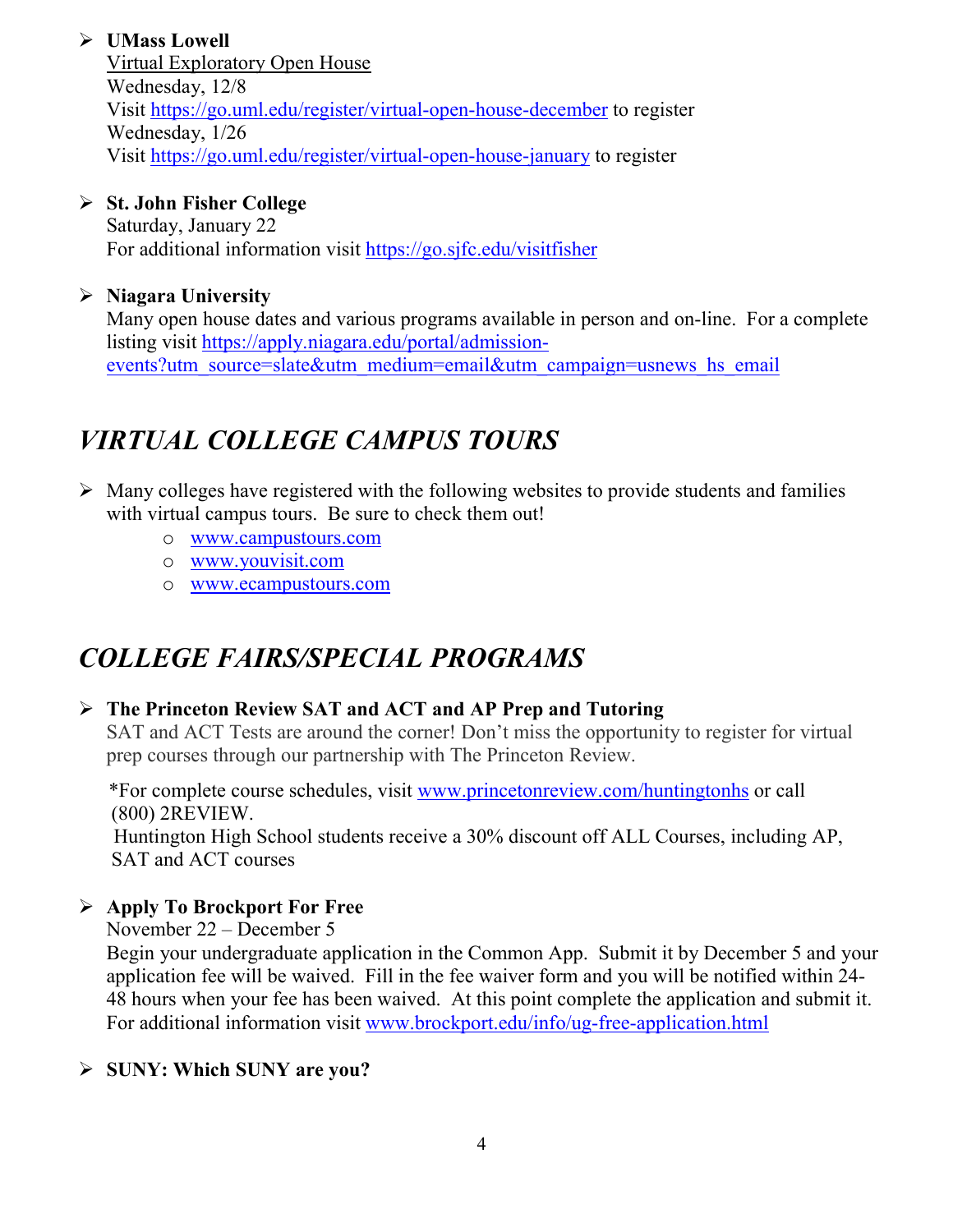Wednesday, December 15 5:30pm,

[https://engage.suny.edu/portal/which\\_suny\\_virtual?id=1622a0c7-8128-4cd8-b040](https://engage.suny.edu/portal/which_suny_virtual?id=1622a0c7-8128-4cd8-b040-a0702589af91) [a0702589af91](https://engage.suny.edu/portal/which_suny_virtual?id=1622a0c7-8128-4cd8-b040-a0702589af91)

# **SUNY: EOP Information Sessions**

Thursday, December 16 3pm, [https://engage.suny.edu/portal/eop\\_sessions?id=9d71e98e-68b1-](https://engage.suny.edu/portal/eop_sessions?id=9d71e98e-68b1-421c-8fbe-6b90915ba08d) [421c-8fbe-6b90915ba08d](https://engage.suny.edu/portal/eop_sessions?id=9d71e98e-68b1-421c-8fbe-6b90915ba08d)

# *FINANCIAL AID/SCHOLARSHIPS*

# *CSS PROFILE (AVAILABLE 10/1/2021)*

If one of your colleges requires the CSS Profile, you must complete the profile online via [www.collegeboard.org](http://www.collegeboard.org/). The Profile assists colleges in awarding private scholarships and grants. The Profile can only be accessed online.

# *FAFSA Free Application for Federal Student Aid- (AVAILABLE 10/1/2021)*

- The FAFSA is the form used by all two- and four-year colleges, universities and career schools for the awarding of [federal student aid](http://studentaid.ed.gov/students/publications/student_guide/2010-2011/english/typesofFSA_grants.htm) and most state and college aid. Students should apply as soon as possible online via [www.fafsa.gov.](http://www.fafsa.gov/)
- Sign up for your **Federal Student Aid ID # NOW! Both Students and Parents**  need to have an FSA ID. Visit [www.fsaid.ed.gov](http://www.fsaid.ed.gov/) to do so.

# **SUNY Financial Aid Workshop**

Thursday 12/9 3:00pm Wednesday, 12/15 6:00pm To register visit [https://forms.office.com/Pages/ResponsePage.aspx?id=rvKh7TI4jU6EyKUMKpxiL9ODNjm6h](https://forms.office.com/Pages/ResponsePage.aspx?id=rvKh7TI4jU6EyKUMKpxiL9ODNjm6hwZPo-wgbVOqGKBUMjAzWlFKQUxYMUpCVjBHRkJJOEU1TEhNUi4u) [wZPo-wgbVOqGKBUMjAzWlFKQUxYMUpCVjBHRkJJOEU1TEhNUi4u](https://forms.office.com/Pages/ResponsePage.aspx?id=rvKh7TI4jU6EyKUMKpxiL9ODNjm6hwZPo-wgbVOqGKBUMjAzWlFKQUxYMUpCVjBHRkJJOEU1TEhNUi4u)

# **SUNY Suffolk Financial Aid Workshop**

o 12/15 6pm (Spanish only) For additional information and to register visit [https://forms.office.com/Pages/ResponsePage.aspx?id=rvKh7TI4jU6EyKUMKpxiL9ODNjm6h](https://forms.office.com/Pages/ResponsePage.aspx?id=rvKh7TI4jU6EyKUMKpxiL9ODNjm6hwZPo-wgbVOqGKBUMjAzWlFKQUxYMUpCVjBHRkJJOEU1TEhNUi4u) [wZPo-wgbVOqGKBUMjAzWlFKQUxYMUpCVjBHRkJJOEU1TEhNUi4u](https://forms.office.com/Pages/ResponsePage.aspx?id=rvKh7TI4jU6EyKUMKpxiL9ODNjm6hwZPo-wgbVOqGKBUMjAzWlFKQUxYMUpCVjBHRkJJOEU1TEhNUi4u)

# **Scholarships.com**

Register today at [www.scholarships.com](http://www.scholarships.com/) to receive **FREE** scholarship information

# **Fastweb.com**

Register today at [www.fastweb.com](http://www.fastweb.com/) to receive **FREE** scholarship information.

# **My College Dollars**

Register today at [www.mycollegedollars.com](http://www.mycollegedollars.com/) to receive **FREE** scholarship information.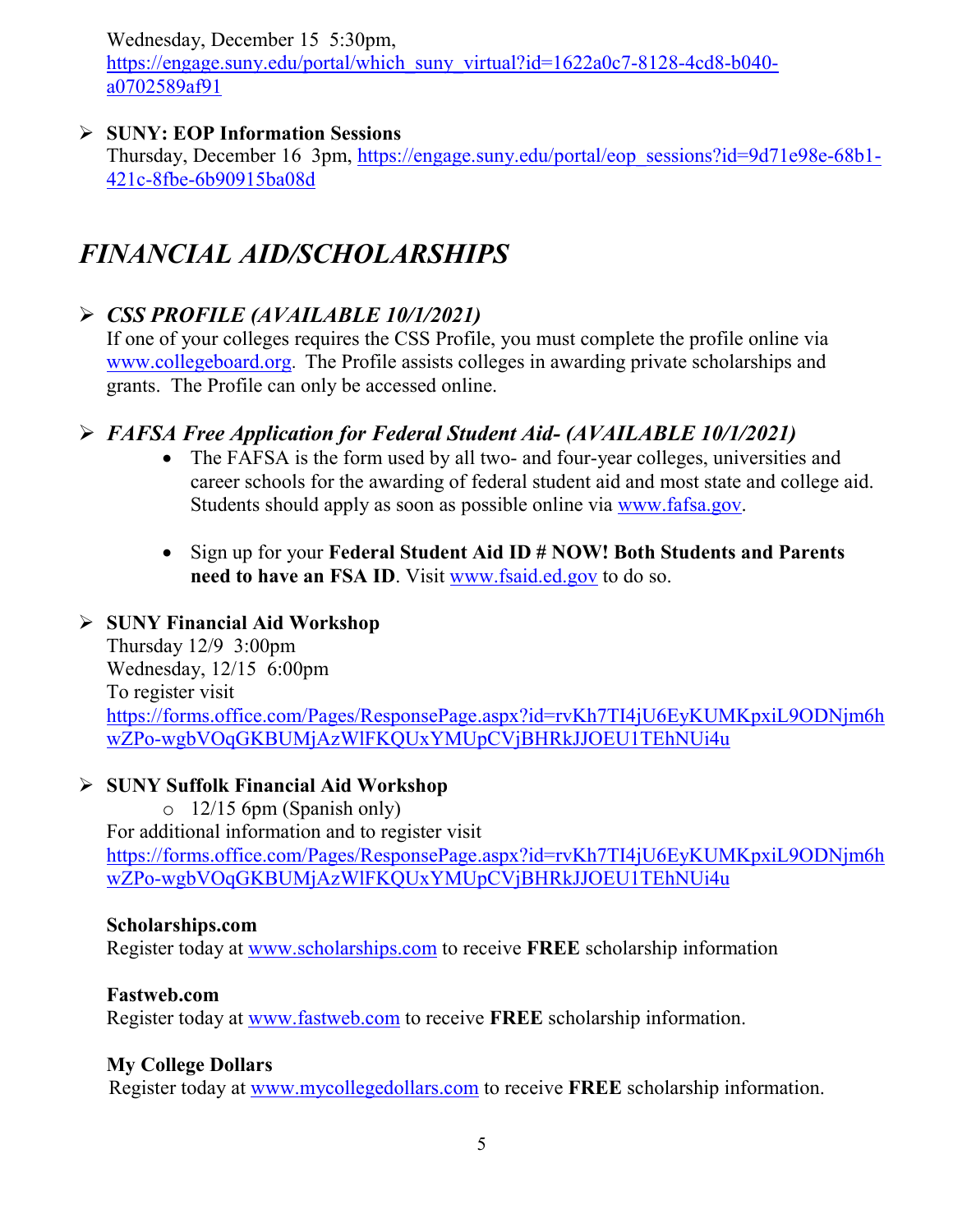#### **Scholarships**

 Visit the websites below for scholarship opportunities: [www.connections101.com](http://www.connections101.com/) [www.scholarships4students.com](http://www.scholarships4students.com/) [www.fastweb.com](http://www.fastweb.com/) [www.scholarshipexperts.com](http://www.scholarshipexperts.com/) [www.scholarships.com](http://www.scholarships.com/) [www.finaid.org](http://www.finaid.org/)

#### **NYS Regents Awards for Children of Deceased and Disabled Veterans**

Provides \$450 per year to students whose parent(s) served in the U.S. Armed Forces during specified periods of war or national emergency and, as a result of service, either died, suffered a 40% or more disability, was classified as missing in action, or was a prisoner of war. The veteran must currently be a New York State resident or have been a New York State resident at the time of death or classification as missing in action. For additional information visit <https://www.hesc.ny.gov/pay-for-college/military-corner.html>

#### **NYS Military Enhanced Recognition Incentive and Tribute (MERIT)**

The Military Enhanced Recognition Incentive and Tribute (MERIT) Scholarship provides financial aid to children, spouses and financial dependents of members of the United States Armed Forces or state organized militia who, at any time on or after August 2, 1990, while New York State residents, died or became severely and permanently disabled while performing their military duties, whether in combat or not. For additional information visit <https://www.hesc.ny.gov/pay-for-college/military-corner.html>

#### **NYS STEM Incentive Program**

Provides full SUNY or CUNY tuition scholarship for top 10 percent of NYS high school students if pursuing STEM degree and work in a STEM field in NYS for 5 years. For additional information visit [www.hesc.ny.gov](http://www.hesc.ny.gov/)

#### **NYS Math & Science Teaching Incentive Scholarship**

Offered for students to pursue careers in secondary math and science teachers. For more information visit [www.hesc.ny.gov](http://www.hesc.ny.gov/)

#### **NYS Teacher Education Assistance for College and Higher Education (TEACH) Grant** Grants up to \$4,000.00 per year to students in exchange for service at public or private elementary or secondary schools that serve students from low-income families. For more information visit [www.hesc.ny.gov](http://www.hesc.ny.gov/)

#### **NYS Tuition Assistance Program (TAP)**

Helps eligible NY residents pay tuition at approved schools in NYS. Annual TAP awards can be up to \$5,665.00. Because TAP is a grant – it does not have to be paid back. For additional information visit [www.hesc.ny.gov/tap](http://www.hesc.ny.gov/tap)

#### **NYS Excelsior Scholarship**

The program covers tuition for eligible SUNY and CUNY students whose families who earn \$125,000. For additional information visit [www.hesc.ny.gov/](http://www.hesc.ny.gov/)excelsior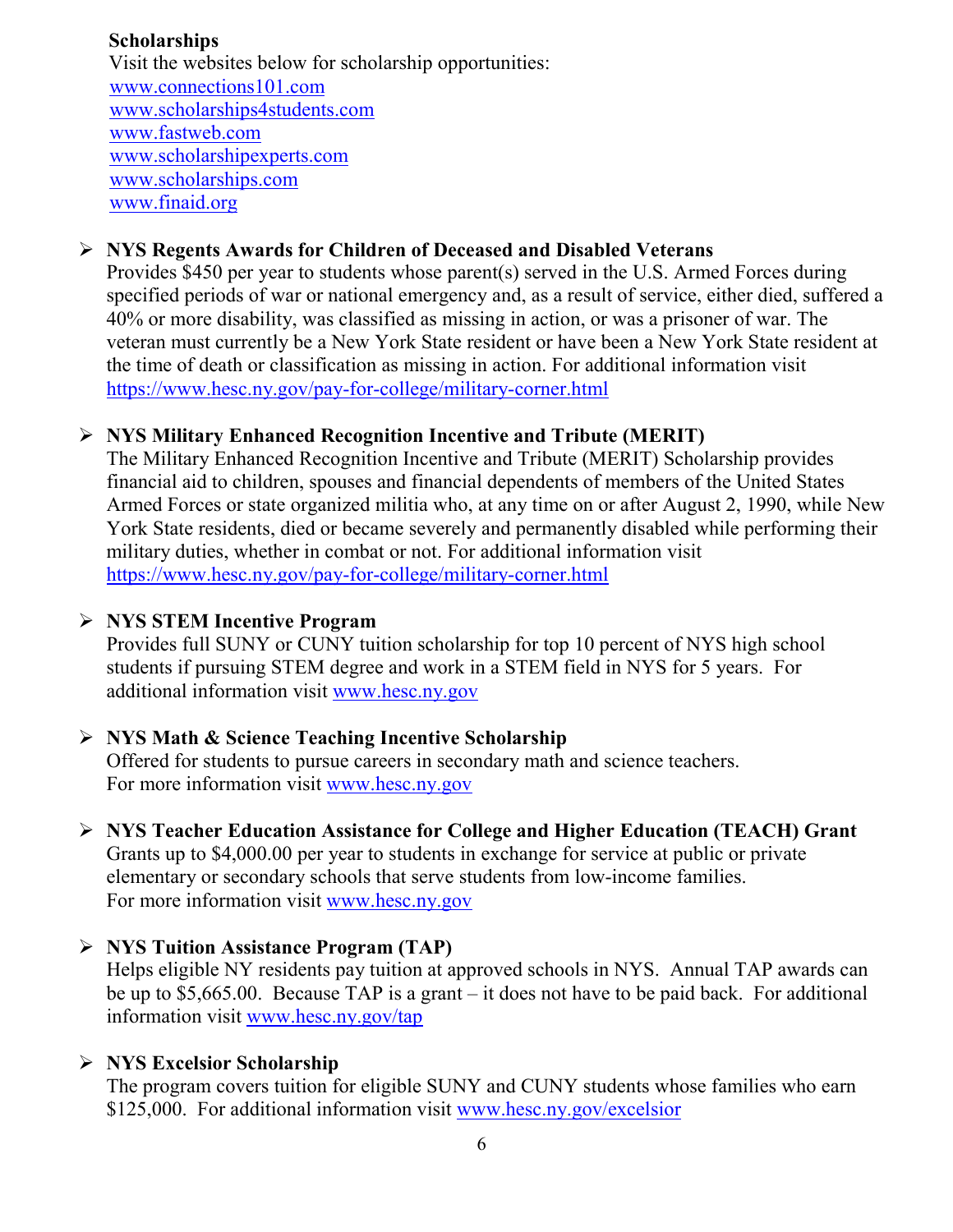# **NYS Dream Act**

The Senator Jose Peralta NYS DREAM Act (DREAM Act) allows undocumented and other eligible students to apply for New York State financial aid. Students who meet the NYS DREAM Act's eligibility requirements for high school attendance, high school completion, instate SUNY or CUNY tuition, and citizenship or immigration status will be able to apply for one or more NYS student financial aid programs. For additional information visit [www.hesc.ny.gov/dream](http://www.hesc.ny.gov/dream)

# **NYS Enhanced Tuition Award**

This program enables NY students attending private not-for-profit colleges in NY to receive financial assistance to complete their college degree. The program provides a maximum award of \$6,000, requires participating private colleges to provide a match and freeze student tuition for the duration of the award – maximizing the financial benefit to the student. For additional information visit [www.hesc.ny.gov](http://www.hesc.ny.gov/)

# **Scholarship Opportunities for African American Students**

 For Additional information visit [www.scholarshiplibrary.com/index\\_php?title=Category:African\\_American&pageuntil=CSF-](http://www.scholarshiplibrary.com/index_php?title=Category:African_American&pageuntil=CSF-%20%20%20McCall+Educational+Foundation#mw-pages)[McCall+Educational+Foundation#mw-pages](http://www.scholarshiplibrary.com/index_php?title=Category:African_American&pageuntil=CSF-%20%20%20McCall+Educational+Foundation#mw-pages)

# **College Board Scholarship Opportunities**

Various scholarship opportunities available. For additional information visit [https://opportunity.collegeboard.org/home?SFMC\\_cid=EM383801&rid=47436562](https://opportunity.collegeboard.org/home?SFMC_cid=EM383801&rid=47436562)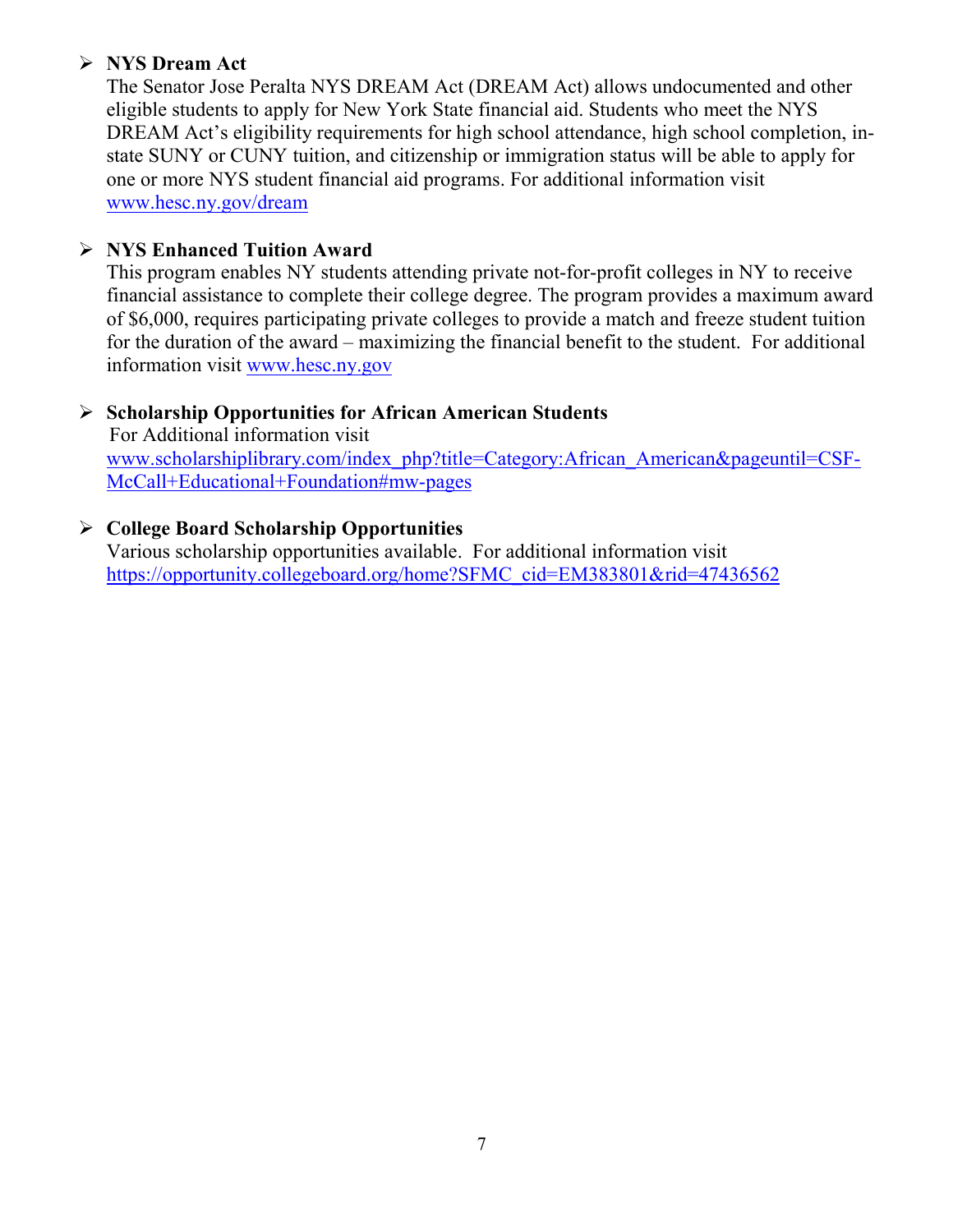# *SUMMER PROGRAMS*

#### **Mercy College Business Honors Program**

Three One-Week Sessions To Choose From June  $26 -$  July 2 July 10 – July 16 July 24 – July 30 Rising Seniors can experience college first-hand during this week-long, action packed summer program. Learn about leadership and business careers from an Executive faculty who have worked at top global companies.

For additional information visit [www.mercy.edu/business/leadership/academy](http://www.mercy.edu/business/leadership/academy)

#### **Landmark College**

On-line or On-Campus Programs Offered For additional information visit [www.landmark.edu/summer](http://www.landmark.edu/summer)

#### **Bank of America – Student Leader Program**

This program is for current Juniors and Seniors Work as paid intern at a local nonprofit for eight weeks Attend the weeklong Student Leaders Summit in Washington, DC Develop leadership and career skills Connect with like-minded students from your own community and across the country. Apply from November 1, 2021 through January 28, 2022 Visit [www.bankofamerica.com/studentleaders](http://www.bankofamerica.com/studentleaders) for additional information.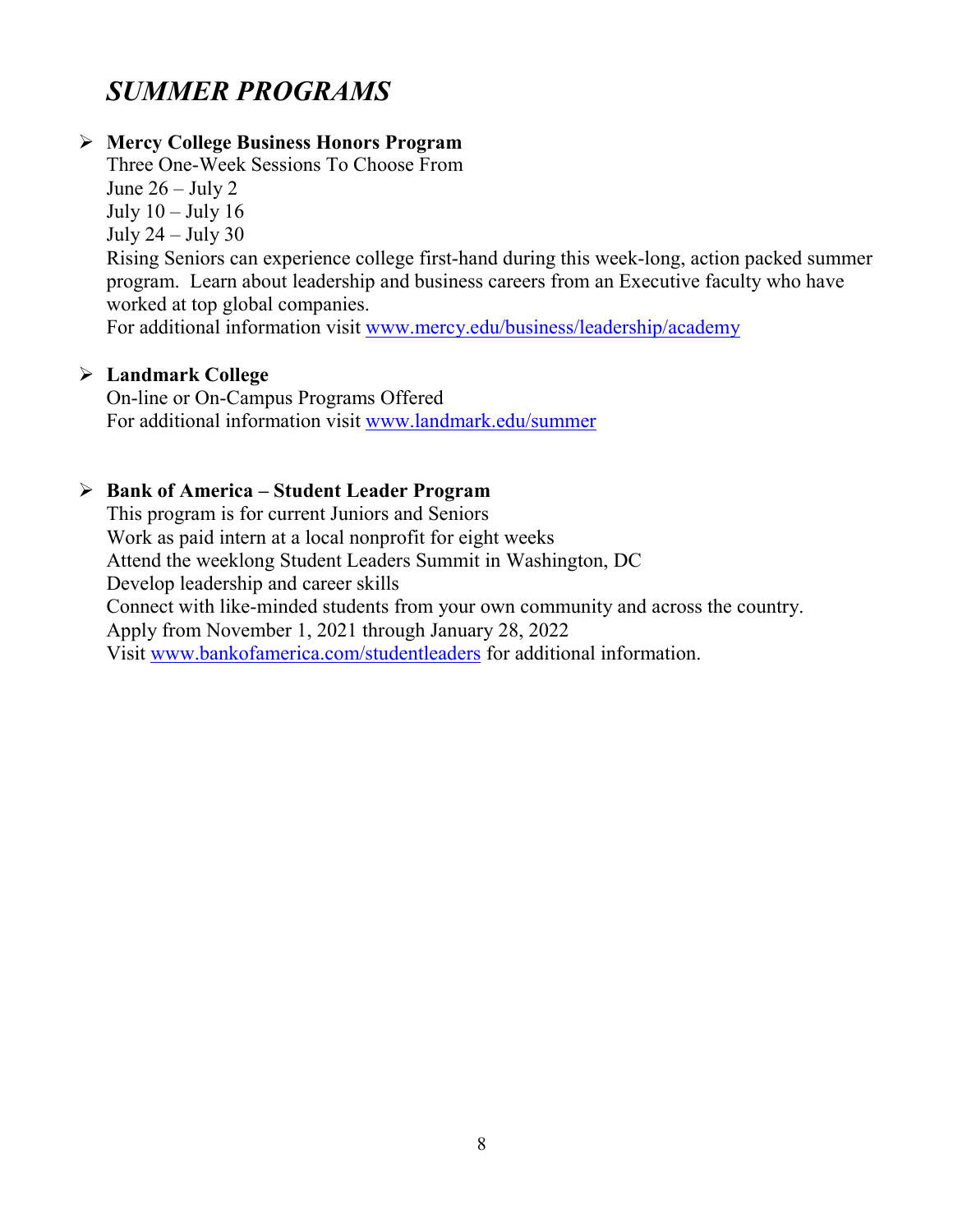

# *La Oficina de Universidad Friday Flyer 3 de Diciembre de 2021*

#### **Estudiantes de grado 12:**

- Únase al aula de Google de College Office lo antes posible si aún no lo ha hecho. El código de la clase es: **gpnvrjt**. Una vez conectado, encontrará una gran cantidad de material a su disposición, desde guías prácticas, videos útiles y documentos, así como una lista de las próximas visitas a universidades virtuales programadas solo para estudiantes de Huntington High School.
- Como recordatorio, asegúrese de registrarse en la cuenta Remind de la Clase de Orientación de 2022 con el código de clase **@ 8d27kc** para que reciba mensajes importantes del Departamento de Orientación. Además, inicie sesión en su cuenta de Naviance y asegúrese de que la dirección de correo electrónico que aparece sea su correo electrónico personal. ¡Su dirección de correo electrónico de HUFSD no es un correo electrónico activo y sin su dirección de correo electrónico personal no recibirá mensajes importantes de Guidance!

#### **Estudiantes de grado 11**:

- Únase al aula de Google de la Oficina de Universidad lo antes posible si aún no lo ha hecho. El código de la clase es: **jilda7q**. Una vez conectado, encontrará una gran cantidad de material a su disposición, desde guías prácticas, videos útiles y documentos, así como una lista de las próximas visitas a universidades virtuales programadas solo para estudiantes de Huntington High School.
- Como recordatorio, asegúrese de registrarse en la cuenta Remind de la Clase de Consejería de 2023 con el código de clase **@mrsbrunon** para que reciba mensajes importantes del Departamento de Consejería. Además, inicie sesión en su cuenta de Naviance y asegúrese de que la dirección de correo electrónico que aparece sea su correo electrónico personal. ¡Su dirección de correo electrónico de HUFSD no es un correo electrónico activo y sin su dirección de correo electrónico personal no recibirá mensajes importantes de Guidance!

# *PRÓXIMAS PRUEBAS ESTANDARIZADAS*

# **Fechas de los exámenes SAT y de las pruebas de materias (fechas límite de inscripción)**

| 12 de marzo | inscribirse antes del 11 de febrero (3/1 con el cargo de demora) |
|-------------|------------------------------------------------------------------|
| 7 de mayo   | inscribirse antes del 8 de abril (4/26 con el cargo de demora)   |
| 4 de junio  | inscribirse antes del 5 de mayo (5/25 con el cargo de demora)    |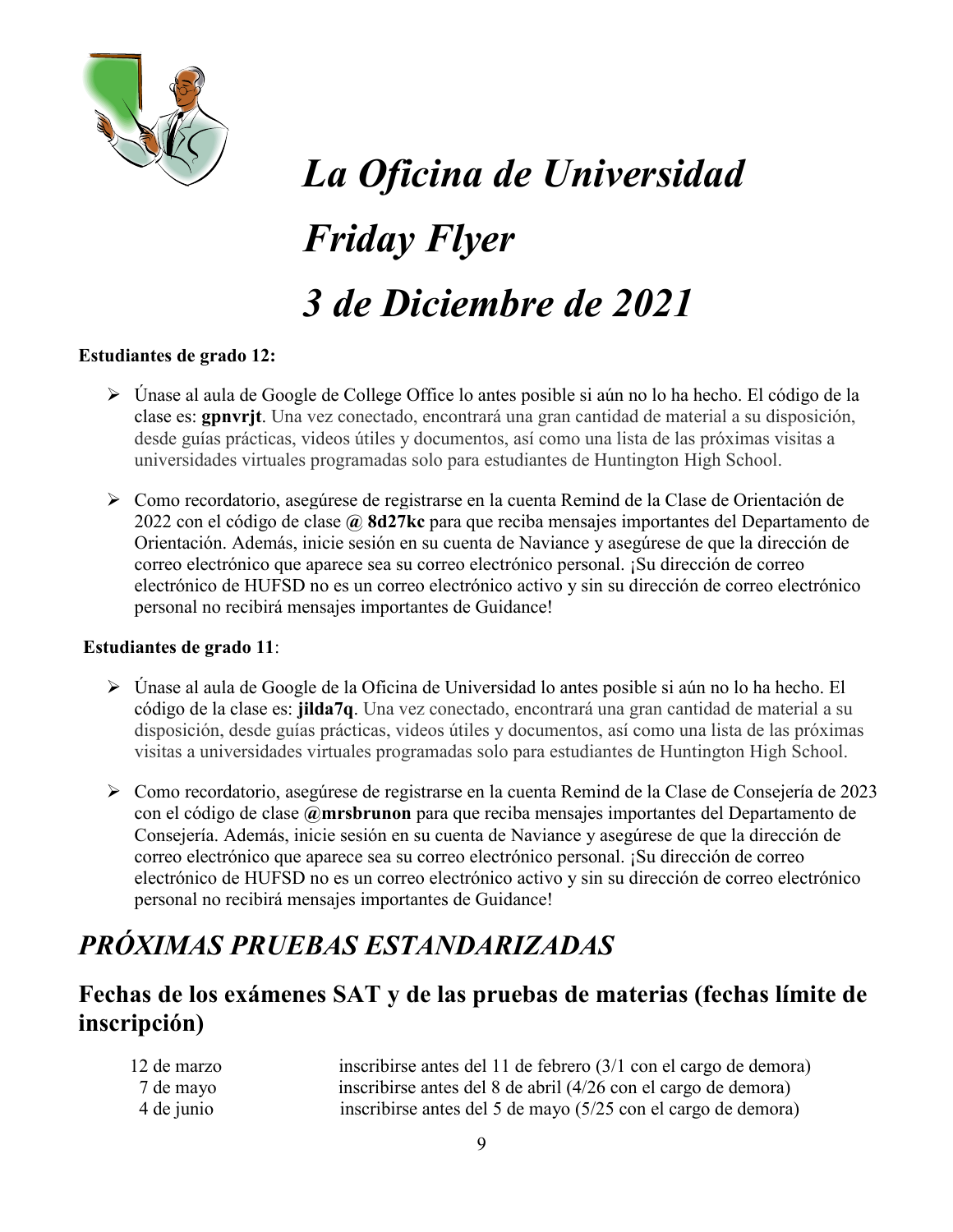# **Fechas de los exámenes ACT (plazos de inscripción)**

| 12 de febrero | inscríbase antes del 7 de enero (1/21 con el cargo por demora)             |
|---------------|----------------------------------------------------------------------------|
| 2 de abril    | inscríbase antes del 25 d febrero $(3/11 \text{ con el cargo por demora})$ |
| 11 de junio   | inscríbase antes del 6 de mayo (5/20 con el cargo por demora)              |
| 16 de julio   | inscríbase antes del 17 de junio (6/4 con el cargo por demora)             |
|               | *** No ACT de julio disponible en NY ***                                   |

Para registrarse: [www.actstudent.org](http://www.actstudent.org/)

# *Decisión de Admisión a la Universidad Instantánea (Virtual)*

Estudiantes que son elegibles pueden solicitar varias universidades **GRATIS**, reunirse con los consejeros de admisión y recibir (en casi todos los casos) inmediatamente una decisión de admisión. Favor de ver a la Sra. Walsh para mas información sobre criterio de elegibilidad e inscripción.

 $\triangleright$  Suffolk County Community College, 8 y 15 de Diciembre 3-5pm

# *Visitas de representantes de admisión a la universidad virtual*

Se alienta a los estudiantes de grados 11 y 12 con interés en cualquiera de las siguientes universidades a que se registren para la reunión virtual de admisión que será organizada por el consejero de admisión de la universidad. Simplemente inicie sesión en su cuenta de Naviance y desplácese por la lista de universidades en la sección Novedades. Haga clic en más información y luego regístrese (esquina superior derecha). Una vez registrado, recibirá un correo electrónico de recordatorio cinco días antes de la reunión virtual. Los estudiantes que no se preinscriban todavía pueden asistir a la reunión virtual. El código de la reunión (a través de ZOOM o Google Meet, según la preferencia de la universidad) estará disponible 15 minutos antes de la reunión y se puede encontrar en Naviance, siguiendo los pasos anteriores.

| Fecha   | Comienzo          | Fin               | <b>Universidad</b>              |
|---------|-------------------|-------------------|---------------------------------|
| 12/6/21 | $4:00 \text{ pm}$ | $4:45 \text{ pm}$ | <b>Nassau Community College</b> |

# *SESIONES INFORMATIVAS*

- **SUNY Upstate Virtual Info Sessions**
- Terapia de Radiacion, UltraSound, Ciencias de Laboratorio Clinico, Respiratory Therapy, Medical Imaging/Radiology, Virtual RN, Virtual Upstate Native Pre-Admission Workshop, Physical Therapy, 3+3 Doctor of Physical Therapy, Medical School Advisement Session For dates and additional information visit<https://engage.upstate.edu/portal/virtual-events>
- **University of Massachusetts – Boston**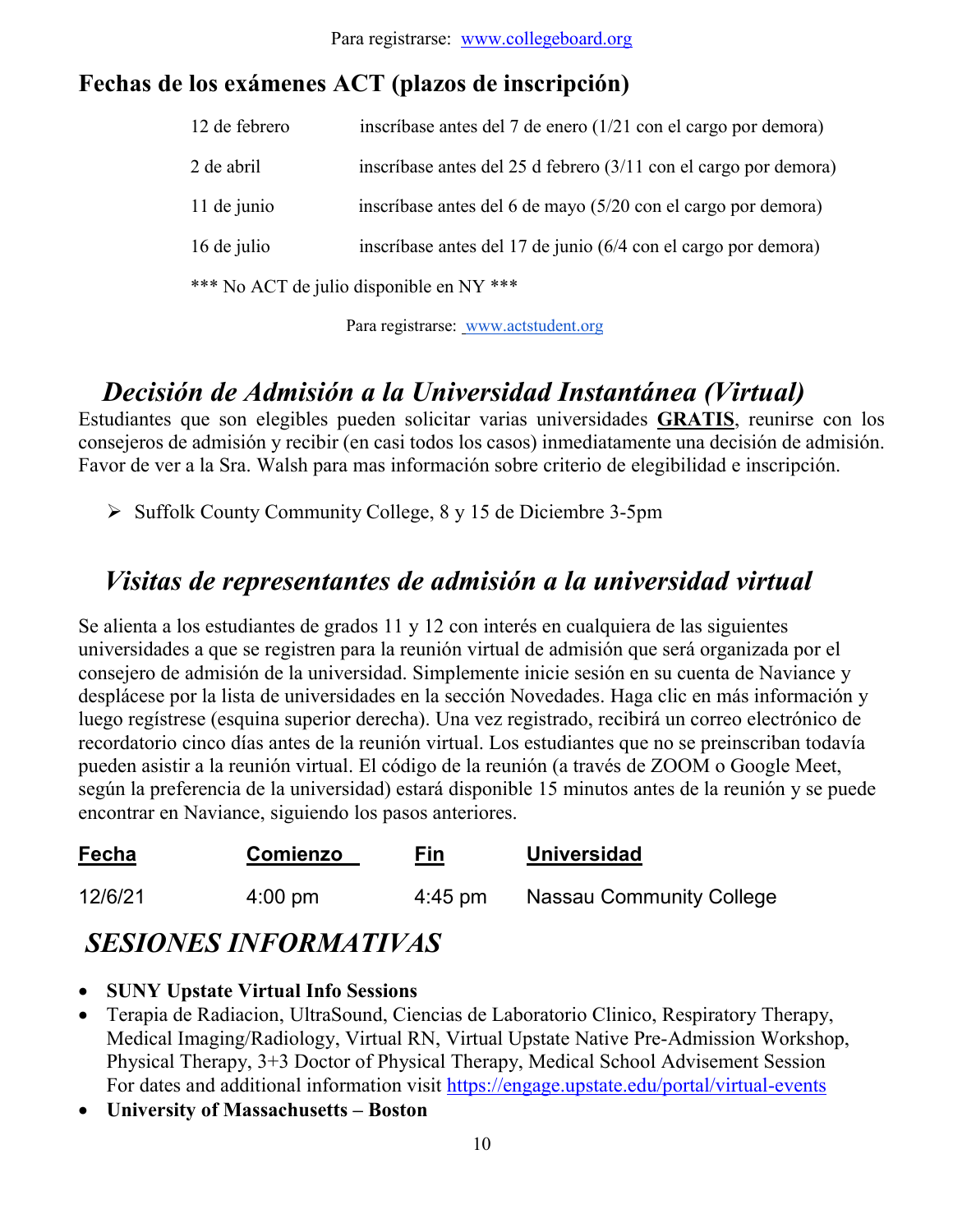Dias de vistazo – Casi todos los sábados durante el semestre de otoño y sesiones de información/recorridas del campus durante la semana Para información adicional visite<https://admissions.umb.edu/freshman-students>

#### **Universidad de Chicago**

Sesiones informativas virtuales y en persona Visitas virtuales y en persona Para obtener información adicional, visite <https://collegeadmissions.uchicago.edu/visit>

# **Tulane University at Nassau County Museum of Art**

Hay muchos programas disponibles. Para información adicional visite <https://admission.tulane.edu/virtual-visiting>

#### **CAHE (Centro de Educación de Salud Aliada)**

Sesión de información virtual Martes, 12/7 5:00 pm Conviértase en un profesional de la salud con licencia en 1-2 años. Sonografía, Radiografía, Radioterapia, Tecnología Quirúrgica, EMT o Paramédico. RSVP a [https://cahe-news.com/p/2MTH-3PC/virtual-information-session-registration?api=apiuser-](https://cahe-news.com/p/2MTH-3PC/virtual-information-session-registration?api=apiuser-2089100b4ee5%40apiconnector.com&email=bwalsh%40hufsd.edu&campname=3042365_Info%20Session%20Invite%20-%20Dec%207%202021&utm_campaign=3042365_Info%20Session%20Invite%20-%20Dec%207%202021&utm_medium=email&utm_source=New%20York%20Methodist%20Hospital%20Center%20for%20Allied%20Health%20Education&dm_i=2MTH,1T7I5,A83XMM,69IFV,1)[2089100b4ee5%40apiconnector.com&email=bwalsh%40hufsd.edu&campname=3042365\\_Info%20Session%20I](https://cahe-news.com/p/2MTH-3PC/virtual-information-session-registration?api=apiuser-2089100b4ee5%40apiconnector.com&email=bwalsh%40hufsd.edu&campname=3042365_Info%20Session%20Invite%20-%20Dec%207%202021&utm_campaign=3042365_Info%20Session%20Invite%20-%20Dec%207%202021&utm_medium=email&utm_source=New%20York%20Methodist%20Hospital%20Center%20for%20Allied%20Health%20Education&dm_i=2MTH,1T7I5,A83XMM,69IFV,1) nvite%20-%20Dec % 207% 202021 [& utm\\_campaign = 3042365\\_Info% 20Session% 20Invite% 20-% 20Dec%](https://cahe-news.com/p/2MTH-3PC/virtual-information-session-registration?api=apiuser-2089100b4ee5%40apiconnector.com&email=bwalsh%40hufsd.edu&campname=3042365_Info%20Session%20Invite%20-%20Dec%207%202021&utm_campaign=3042365_Info%20Session%20Invite%20-%20Dec%207%202021&utm_medium=email&utm_source=New%20York%20Methodist%20Hospital%20Center%20for%20Allied%20Health%20Education&dm_i=2MTH,1T7I5,A83XMM,69IFV,1)  [207% 202021 & utm\\_medium = email & utm\\_source = New% 20York% 20Methodist% 20Hospital% 20Center%](https://cahe-news.com/p/2MTH-3PC/virtual-information-session-registration?api=apiuser-2089100b4ee5%40apiconnector.com&email=bwalsh%40hufsd.edu&campname=3042365_Info%20Session%20Invite%20-%20Dec%207%202021&utm_campaign=3042365_Info%20Session%20Invite%20-%20Dec%207%202021&utm_medium=email&utm_source=New%20York%20Methodist%20Hospital%20Center%20for%20Allied%20Health%20Education&dm_i=2MTH,1T7I5,A83XMM,69IFV,1)  [20for% 20Allied% 20Health% 20Education = 2IM5TH, AVI\\_83](https://cahe-news.com/p/2MTH-3PC/virtual-information-session-registration?api=apiuser-2089100b4ee5%40apiconnector.com&email=bwalsh%40hufsd.edu&campname=3042365_Info%20Session%20Invite%20-%20Dec%207%202021&utm_campaign=3042365_Info%20Session%20Invite%20-%20Dec%207%202021&utm_medium=email&utm_source=New%20York%20Methodist%20Hospital%20Center%20for%20Allied%20Health%20Education&dm_i=2MTH,1T7I5,A83XMM,69IFV,1)

# **The Cooper Union**

Irwin S. Chanin Escuela de Arquitectura Escuela de Arte Albert Nerken Escuela de Ingeniería Ofertas de varias fechas y programas. Para información adicional visite [www.connect.cooper.edu/portal/cooper-events](http://www.connect.cooper.edu/portal/cooper-events)

# **St. John Fisher College**

Sabado, 22 de Enero Para información adicional visite<https://go.sjfc.edu/visitfisher>

# **SUNY Morrisville**

4 de diciembre Para obtener información adicional, visite, <https://www.morrisville.edu/open-house>

# **UMass Lowell**

Casa Abierta Explorativa Vrtual Miercoles, 12/8 Visite<https://go.uml.edu/register/virtual-open-house-december> para registrarse Miercoles, 1/26 Visite<https://go.uml.edu/register/virtual-open-house-january> para registrarse

# **Niagara University**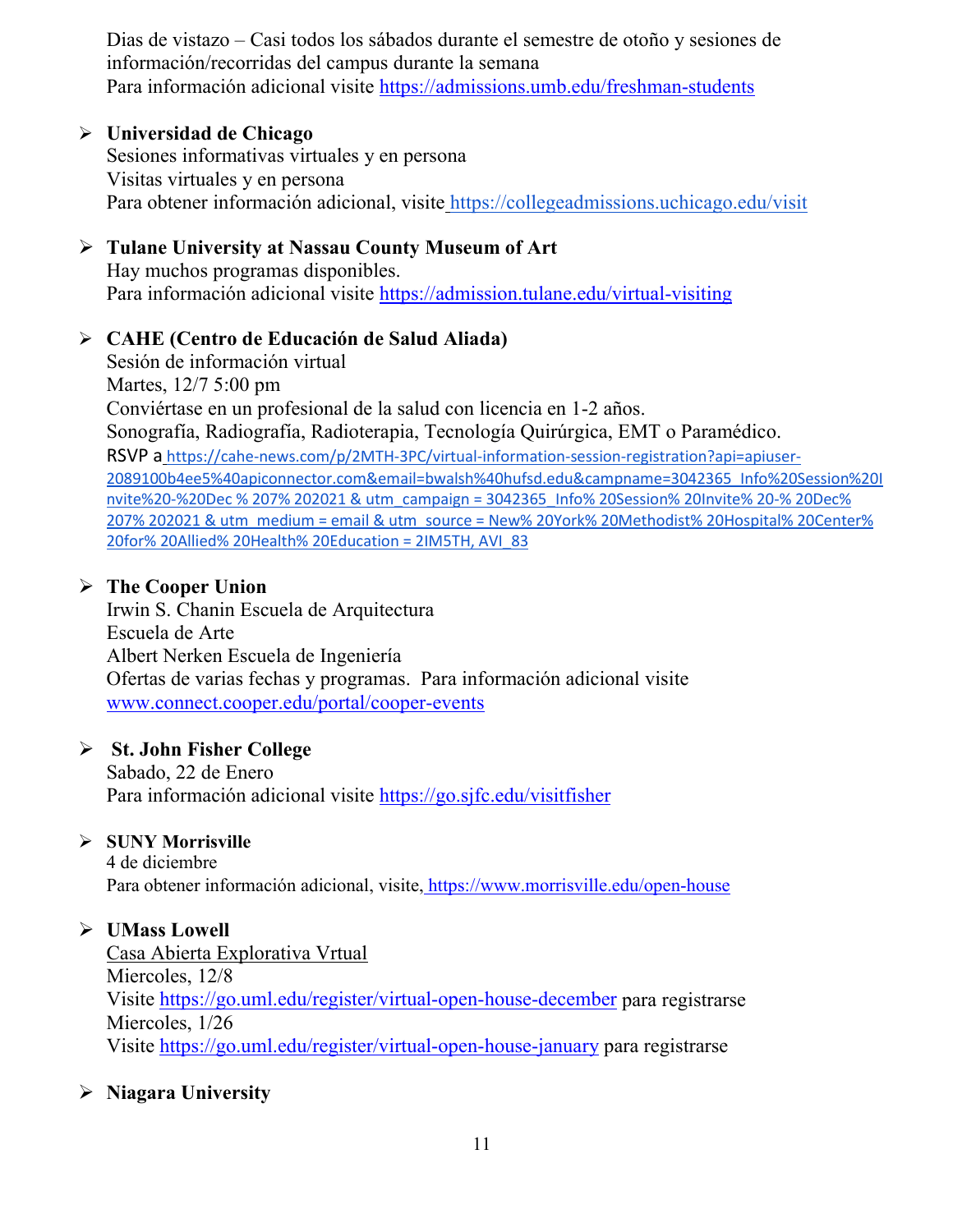Hay muchas casas abiertas y varios programas disponibles en persona o en línea. Para una lista completa visite [https://apply.niagara.edu/portal/admission](https://apply.niagara.edu/portal/admission-events?utm_source=slate&utm_medium=email&utm_campaign=usnews_hs_email)[events?utm\\_source=slate&utm\\_medium=email&utm\\_campaign=usnews\\_hs\\_email](https://apply.niagara.edu/portal/admission-events?utm_source=slate&utm_medium=email&utm_campaign=usnews_hs_email)

 **SUNY Delhi** Sabados 4 de Diciembre Para información adicional visit[ehttps://delhi.edu/openhouse](https://delhi.edu/openhouse)

# *EXCURSIONES VIRTUALES AL CAMPUS UNIVERSITARIO*

- $\triangleright$  Muchas universidades se han registrado en los siguientes sitios web para ofrecer a los estudiantes y sus familias recorridos virtuales por el campus. ¡Asegúrate de echarles un vistazo!
	- o [www.campustours.com](http://www.campustours.com/)
	- o [www.youvisit.com](http://www.youvisit.com/)
	- o [www.ecampustours.com](http://www.ecampustours.com/)

# *FERIAS UNIVERSITARIAS / PROGRAMAS ESPECIALES*

 **The Princeton Review Tutoría y Preparación para los exámenes de SAT and ACT y AP**  Los exámenes de SAT and ACT están a la vuelta de la esquina. No se pierda esta oportunidad para inscribirse a los cursos de preparación virtuales por medio de nuestra relación con The Princeton Review.

 \*Para el horario complete de cursos, visite [www.princetonreview.com/huntingtonhs](http://www.princetonreview.com/huntingtonhs) o llame (800) 2REVIEW.

Los estudiantes de Huntington High School recibirán un 30% de descuento para TODOS los cursos, incluyendo los cursos de AP, SAT and ACT.

# **Solicite a Brockport Gratis**

Desde el 22 de noviembre al 5 de diciembre

Comience su solicitud a la universidad llenando la solicitud común. Envíelo antes del 5 de diciembre y no se le cobrará la tarifa de solicitud. Complete el formulario de exención de tarifas y se le notificará en un plazo de 24 a 48 horas cuando se haya renunciado a su tarifa. Llegados a este punto, complete la solicitud y envíela.

Para obtener información adicional, visite [www.brockport.edu/info/ug-free-application.html](http://www.brockport.edu/info/ug-free-application.html)

# **SUNY: ¿Cuál SUNY eres?**

Miércoles 15 de diciembre 5:30 pm[,](https://engage.suny.edu/portal/which_suny_virtual?id=1622a0c7-8128-4cd8-b040-a0702589af91) [https://engage.suny.edu/portal/which\\_suny\\_virtual?id=1622a0c7-8128-4cd8-b040](https://engage.suny.edu/portal/which_suny_virtual?id=1622a0c7-8128-4cd8-b040-a0702589af91) [a0702589af91](https://engage.suny.edu/portal/which_suny_virtual?id=1622a0c7-8128-4cd8-b040-a0702589af91)

# **SUNY: Sesiones de información de EOP**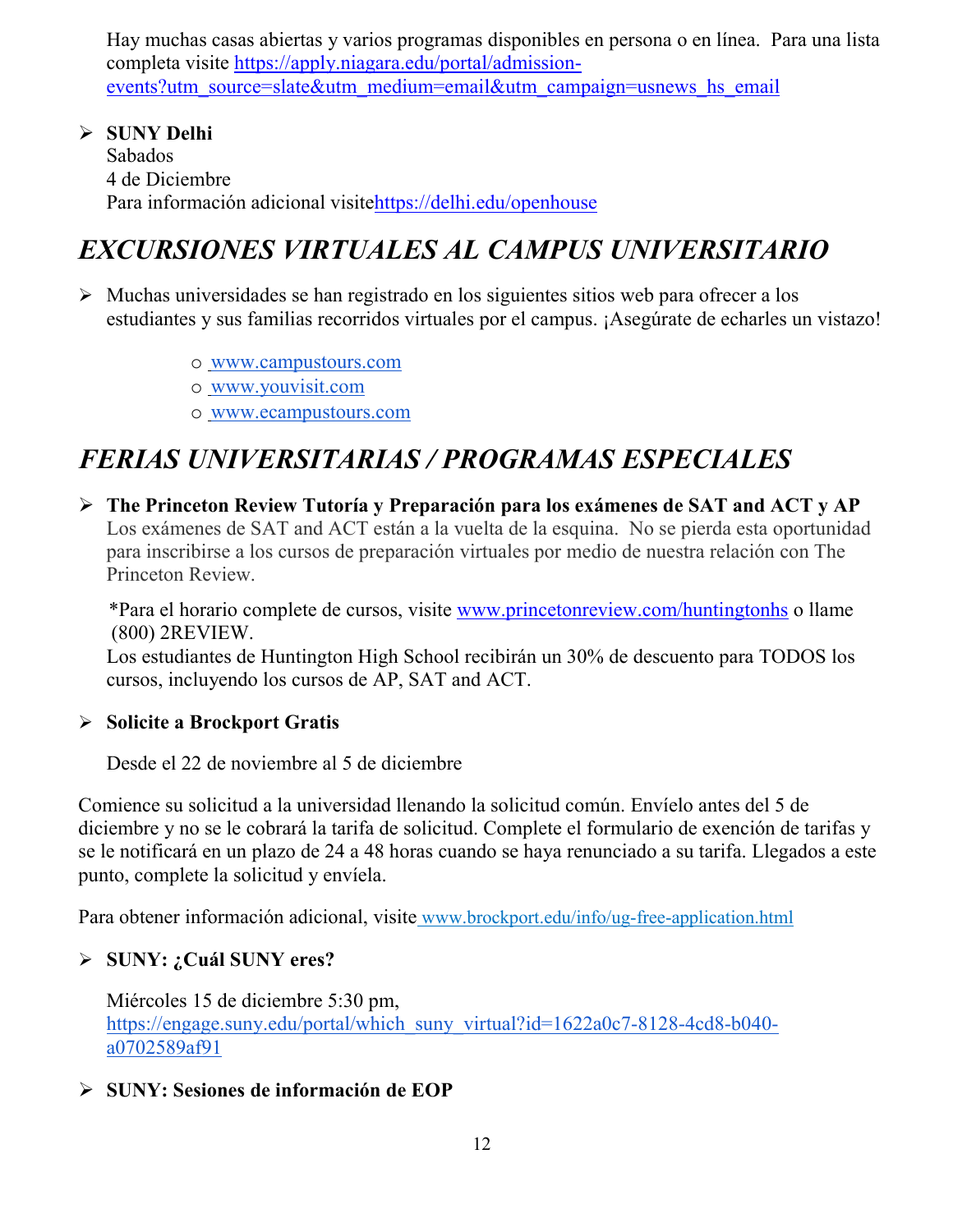Jueves 16 de diciembre 3pm, [https://engage.suny.edu/portal/eop\\_sessions?id=9d71e98e-68b1-](https://engage.suny.edu/portal/eop_sessions?id=9d71e98e-68b1-421c-8fbe-6b90915ba08d) [421c-8fbe-6b90915ba08d](https://engage.suny.edu/portal/eop_sessions?id=9d71e98e-68b1-421c-8fbe-6b90915ba08d)

# **Oberlin College & Conservatorio**

Solicite a la Visita del Programa Multicultural del Otoño para un viaje con todo pago a Oberlin College. 1-3 de Diciembre (Virtual) No hay límite de tiempo para solicitar Para información adicional y para solicitar visite [https://connect.oberlin.edu/register/mvpapp\\_2021](https://connect.oberlin.edu/register/mvpapp_2021)

# *AYUDAS FINANCIERAS / BECAS*

# *PERFIL CSS (DISPONIBLE 10/1/2021)*

 Si una de sus universidades requiere el perfil CSS, debe completar el perfil en línea a través d[e](http://www.collegeboard.org/) [www.collegeboard.org.](http://www.collegeboard.org/) El perfil ayuda a las universidades a otorgar becas y subvenciones privadas. Solo se puede acceder al perfil en línea.

# *Solicitud gratuita FAFSA de ayuda federal para estudiantes (DISPONIBLE 10/1/2021)*

- La FAFSA es el formulario utilizado por todas las facultades de dos y cuatro años, universidades y escuelas profesionales para la concesión desde [ayuda federal para](http://studentaid.ed.gov/students/publications/student_guide/2010-2011/english/typesofFSA_grants.htm)  [estudianteslas ayudas](http://studentaid.ed.gov/students/publications/student_guide/2010-2011/english/typesofFSA_grants.htm) y la mayoría estatales y universitarias. Los estudiantes deben presentar su solicitud lo antes posible en línea a través de [www.fafsa.gov.](http://www.fafsa.gov/)
- ¡Regístrese para obtener su **número de identificación de Ayuda Federal para Estudiantes AHORA! Tanto los estudiantes como los padres deben tener una identificación FSA**. Visita [www.fsaid.ed.gov](http://www.fsaid.ed.gov/) para hacerlo.

# **Talleres para completar SUNY FAFSA**

- **SUNY Suffolk Talleres de Ayuda Financiera – Varias Fechas Disponibles** Para información adicional y para inscribirse visite [https://forms.office.com/Pages/ResponsePage.aspx?id=rvKh7TI4jU6EyKUMKpxiL9ODNj](https://forms.office.com/Pages/ResponsePage.aspx?id=rvKh7TI4jU6EyKUMKpxiL9ODNjm6hwZPo-wgbVOqGKBUMjAzWlFKQUxYMUpCVjBHRkJJOEU1TEhNUi4u) [m6hwZPo-wgbVOqGKBUMjAzWlFKQUxYMUpCVjBHRkJJOEU1TEhNUi4u](https://forms.office.com/Pages/ResponsePage.aspx?id=rvKh7TI4jU6EyKUMKpxiL9ODNjm6hwZPo-wgbVOqGKBUMjAzWlFKQUxYMUpCVjBHRkJJOEU1TEhNUi4u)
- $\blacktriangleright$

# **Scholarships.com**

Regístrese hoy en [www.scholarships.com](http://www.scholarships.com/) para recibir **GRATUITA sobre** información becas

# **Fastweb.com**

Regístrese hoy en [www.fastweb.com](http://www.fastweb.com/) para recibir **GRATUITA sobre** información becas.

# **Mis dólares universitarios**

Regístrese hoy en [www.mycollegedollars.com](http://www.mycollegedollars.com/) para recibir **GRATUITA sobre** información becas.

# **Becas**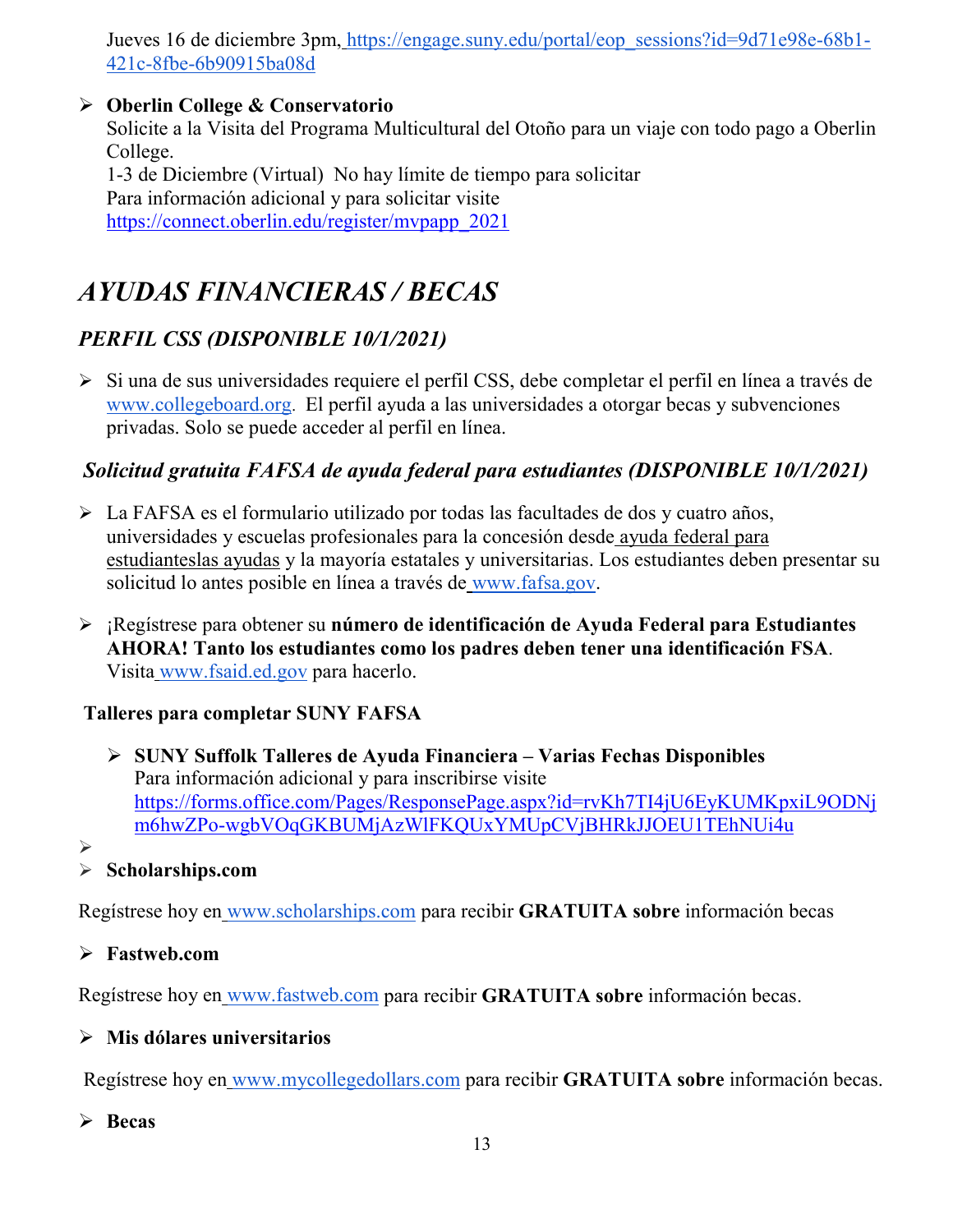Visite los sitios web a continuación para conocer las oportunidades de becas:

[www.connections101.com](http://www.connections101.com/)

[www.scholarships4students.com](http://www.scholarships4students.com/)

[www.fastweb.com](http://www.fastweb.com/)

[www.scholarshipexperts.com](http://www.scholarshipexperts.com/)

[www.scholarships.com](http://www.scholarships.com/)

[www.finaid.org](http://www.finaid.org/)

# **Premios NYS Regents para hijos de veteranos fallecidos y discapacitados**

Proporciona \$ 450 por año a los estudiantes cuyos padres sirvieron en las Fuerzas Armadas de los EE. UU. Durante períodos específicos de guerra o emergencia nacional y, como resultado del servicio, murieron, sufrieron un 40% o más discapacidad, fue clasificado como desaparecido en acción o fue prisionero de guerra. El veterano debe ser residente del estado de Nueva York o haber sido residente del estado de Nueva York en el momento de la muerte o ser clasificado como desaparecido en acción. Para obtener información adicional, visit[e](https://www.hesc.ny.gov/pay-for-college/military-corner.html) <https://www.hesc.ny.gov/pay-for-college/military-corner.html>

# **Incentivo y Tributo de Reconocimiento Mejorado Militar (MERIT) del Estado de Nueva York**

Beca de Incentivo y Tributo de Reconocimiento Mejorado Militar (MERIT) proporciona ayuda financiera a los hijos, cónyuges y dependientes financieros de miembros de las Fuerzas Armadas de los Estados Unidos o milicias organizadas por el estado que, en cualquier momento en o después del 2 de agosto de 1990, mientras eran residentes del estado de Nueva York, murieron o quedaron grave y permanentemente discapacitados mientras realizaban sus deberes militares, ya sea en combate o no. Para obtener información adicional, visit[e](https://www.hesc.ny.gov/pay-for-college/military-corner.html) <https://www.hesc.ny.gov/pay-for-college/military-corner.html>

# **Programa de incentivos STEM del estado de Nueva York**

Proporciona una beca de matrícula completa de SUNY o CUNY para el 10 por ciento de los mejores estudiantes de la escuela secundaria del estado de Nueva York si persiguen un título de STEM y trabajan en un campo de STEM en el estado de Nueva York durante 5 años. Para obtener información adicional, visite [www.hesc.ny.gov](http://www.hesc.ny.gov/)

#### **Ayuda para la educación de maestros del estado de Nueva York para la educación universitaria y superior (TEACH) Subvención**

Subvenciones de hasta \$ 4,000.00 por año para estudiantes a cambio de servicios en escuelas primarias o secundarias públicas o privadas que atienden a estudiantes de familias de bajos ingresos.

Para más información visite [www.hesc.ny.gov](http://www.hesc.ny.gov/)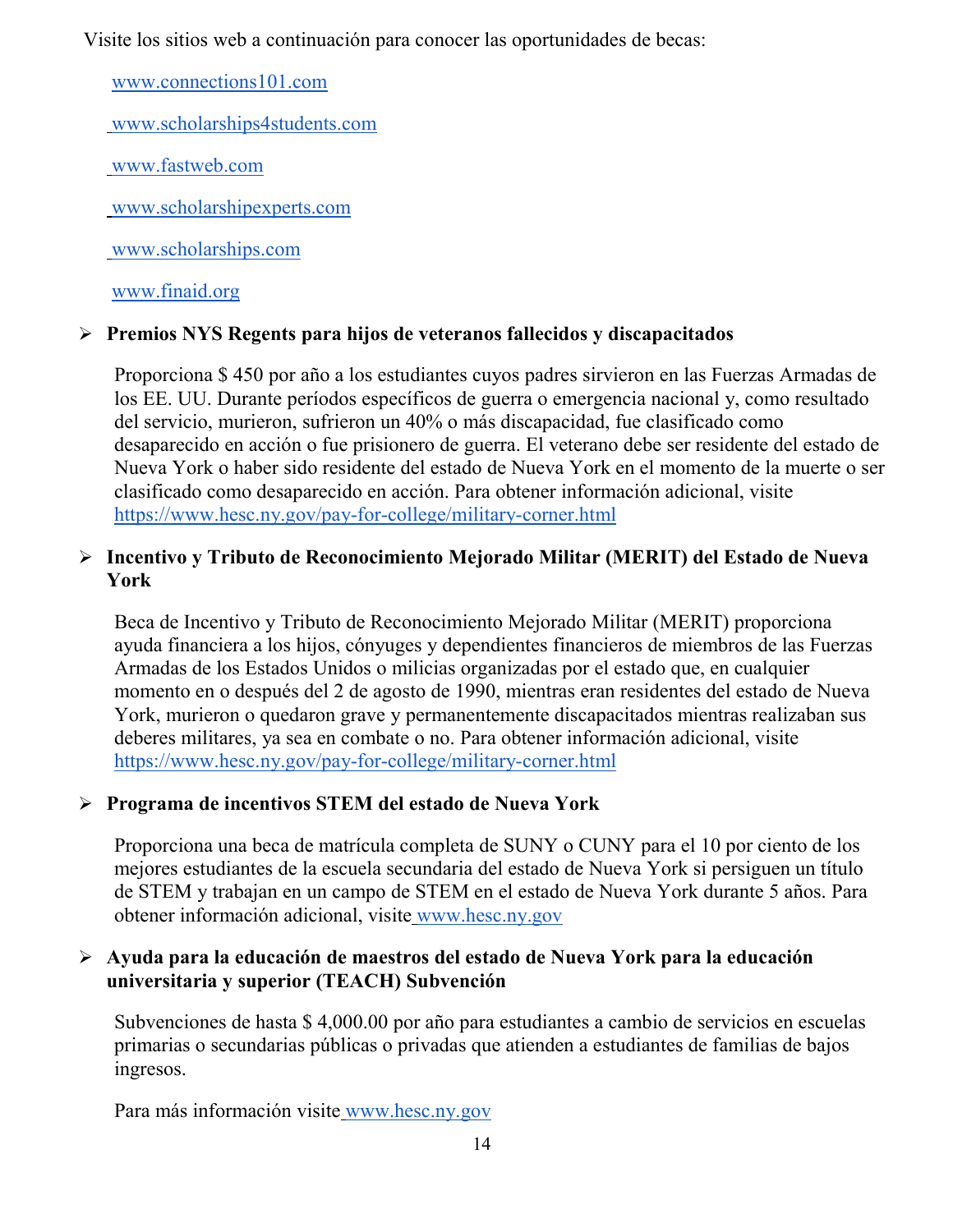#### **Programa de asistencia para la matrícula del estado de Nueva York (TAP)**

Ayuda a los residentes de NY elegibles a pagar la matrícula en las escuelas aprobadas del estado de Nueva York. Los premios anuales de TAP pueden ser de hasta \$ 5,665.00. Debido a que TAP es una subvención, no tiene que reembolsarse. Para obtener información adicional, visite [www.hesc.ny.gov/tap](http://www.hesc.ny.gov/tap)

#### **Beca NYS Excelsior**

El programa cubre la matrícula para los estudiantes elegibles de SUNY y CUNY cuyas familias ganan \$ 125,000. Para obtener información adicional, visit[e](http://www.hesc.ny.gov/) [www.hesc.ny.gov/](http://www.hesc.ny.gov/)excelsior

# **NYS Dream Act**

El senador Jose Peralta NYS DREAM Act (DREAM Act) permite que los estudiantes indocumentados y otros estudiantes elegibles soliciten ayuda financiera del estado de Nueva York. Los estudiantes que cumplan con los requisitos de elegibilidad de la NYS DREAM Act para la asistencia a la escuela secundaria, la finalización de la escuela secundaria, la matrícula estatal de SUNY o CUNY y la ciudadanía o el estado migratorio podrán solicitar uno o más programas de ayuda financiera para estudiantes del estado de Nueva York. Para obtener información adicional, visite [www.hesc.ny.gov/dream](http://www.hesc.ny.gov/dream)

#### **Premio de matrícula mejorada del estado de Nueva York**

Este programa permite a los estudiantes de Nueva York que asisten a universidades privadas sin fines de lucro en Nueva York recibir asistencia financiera para completar su título universitario. El programa proporciona un premio máximo de \$ 6,000, requiere que las universidades privadas participantes proporcionen una matrícula equivalente y congelen la matrícula del estudiante durante la duración del premio, maximizando el beneficio financiero para el estudiante. Para obtener información adicional, visite [www.hesc.ny.gov](http://www.hesc.ny.gov/)

# **Oportunidades de becas para estudiantes afroamericanos**

Para obtener información adicional, visit[e](http://www.scholarshiplibrary.com/index_php?title=Category:African_American&pageuntil=CSF-McCall+Educational+Foundation#mw-pages) [www.scholarshiplibrary.com/index\\_php?title=Category:African\\_American&pageuntil=](http://www.scholarshiplibrary.com/index_php?title=Category:African_American&pageuntil=CSF-McCall+Educational+Foundation#mw-pages) [CSF-McCall+Educational+Foundation#mw-pages](http://www.scholarshiplibrary.com/index_php?title=Category:African_American&pageuntil=CSF-McCall+Educational+Foundation#mw-pages)

#### **Oportunidades de becas del College Board**

Varias oportunidades de becas disponibles. Para obtener información adicional, visit[e](https://opportunity.collegeboard.org/home?SFMC_cid=EM383801&rid=47436562) [https://opportunity.collegeboard.org/home?SFMC\\_cid=EM383801&rid=47436562](https://opportunity.collegeboard.org/home?SFMC_cid=EM383801&rid=47436562)

# **Oportunidad de becas de la Junta de Fideicomisarios de la Universidad de Boston**

Nos complace anunciar la 46ª Competencia anual de Becas de Fideicomisarios de la Universidad de Boston. Durante más de cuatro décadas, el Programa de becarios fiduciarios de la Universidad de Boston ha atraído a estudiantes con una capacidad académica sobresaliente de todo el mundo. Los Trustee Scholars se ubican en la parte superior de sus clases y demuestran un liderazgo excepcional en sus escuelas y comunidades. Los beneficiarios de las